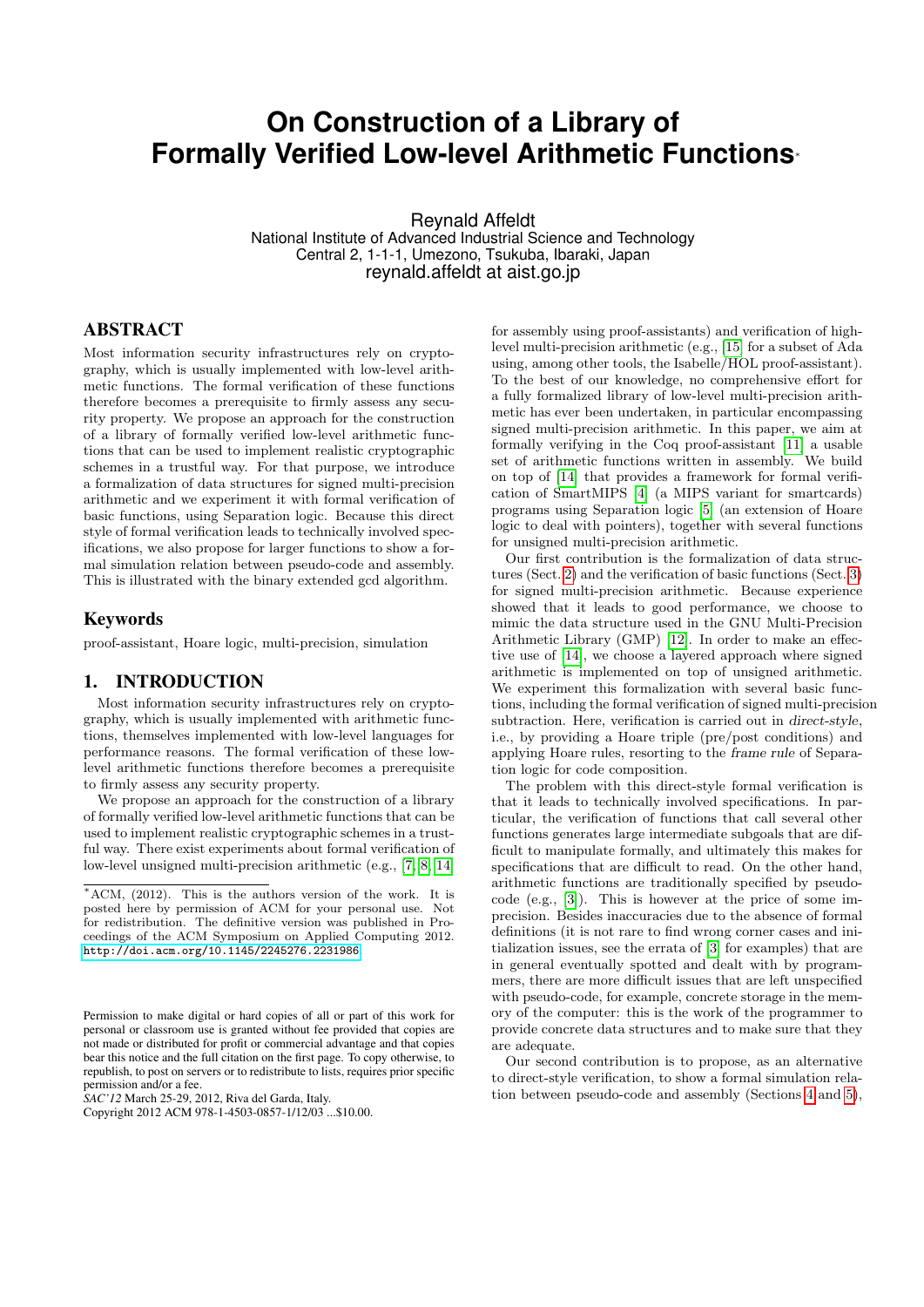so as to overcome the problems explained above. In this way, we end up with more readable specifications, akin to standard textbooks. We illustrate concretely this approach with the binary extended gcd algorithm (Sect. [6,](#page-4-0) experiment in progress), an important function in cryptography, that is used to compute inverses modulo, as in, say, ElGamal decryption. This approach of showing a formal simulation relation naturally allows for hand-written assembly (this issue is discussed in more depth with a pencil-and-paper formalization in [\[13\]](#page-5-9)), which is often necessary, e.g., to use special instructions.

To avoid ambiguities, we display in this paper the Coq formalization (almost) as it is, using obvious non-ascii symbols and a few shortcuts (e.g., variables are universally quantified by default) to ease reading. The formalization is available online [\[16\]](#page-5-10).

# <span id="page-1-0"></span>2. MULTI-PRECISION INTEGERS

We first formalize the data structures for multi-precision integers in assembly. We are given a type reg of registers that are put together into a register file (hereafter, store) of type store.t. The value held by register rx in store st is noted  $\lceil rx \rceil$  st: it is a finite-size integer that can be interpreted either as an unsigned integer (by the function u2Z) or as a signed integer (by the function s2Z). Sticking to Separation logic parlance, we call heap the memory of the computer, ranged over by h and of type heap.t. The heap is finite, of size  $\beta = 2^{32}$  (we assume a 32-bit architecture).

#### 2.1 Unsigned Multi-precision Integer

A multi-precision integer is encoded as an array of words (its payload), with the least significant word first. The length of the payload is kept in a dedicated register (Fig. [1\)](#page-1-2). We formalize the fact that the value val is implemented by



<span id="page-1-2"></span>Figure 1: An unsigned multi-precision integer

an array of length k pointed to by register rx as follows:

<span id="page-1-3"></span><sup>0</sup> Definition var\_unsign k rx val st h : Prop := 1 u2Z  $\left[\mathbf{r} \mathbf{x}\right]$  st + 4 \*  $\mathbf{k} < \beta \quad \wedge \quad 0 \leq \text{val} < \beta^{\mathbf{k}} \quad \wedge$ <br>2  $\left(\mathbf{r} \mathbf{x} \mapsto 72 \text{ints} \quad 32 \quad \mathbf{k} \quad \text{val} \right)$  st h.  $(rx \mapsto \overline{Z2ints} \ 32 \ k \ val) \ st \ h.$ 

<span id="page-1-4"></span>Line [1](#page-1-3) specifies that the array does not "wrap around" the heap and that val can safely be encoded in base  $\beta$ . Line [2](#page-1-4) is a Separation logic formula. The formulas of Separation logic (as well as the pre/post-conditions of Hoare triples hereafter) are shallow-encoded (as done in [\[14\]](#page-5-2)), i.e., they have the type Definition assert := store.t  $\rightarrow$ heap.t  $\rightarrow$ Prop. Above,  $\mapsto$  is the mapsto connective of Separation logic. Here, it specifies that the register rx points to the encoding of val (Z2ints converts an arbitrary-precision integer into a list of finite-size integers).

#### 2.2 Signed Multi-precision Integer

We use sign-magnitude, with a special treatment for zero, for the data structure for signed multi-precision integers (Fig [2\)](#page-1-5). This is similar to GMP ([\[12,](#page-5-7) Sect. 17.1]) except that we do not plan to do any reallocation yet (the \_mp\_alloc field



<span id="page-1-5"></span>Figure 2: A signed multi-precision integer

in GMP). The first word of this data structure contains the size in words of the magnitude (as for the unsigned case, we call the magnitude payload). It is interpreted as a signed integer whose sign gives the sign of the encoded value, with the special case that the value zero is represented by having the size set to zero (in which case the payload is unused). The second word is a pointer to the payload. The fact that the value val is implemented by a signed multi-precision integer pointed to by register rx is formalized as follows:

```
0 Definition var_signed k rx val st h : Prop :=
1 u2Z [\![rx]\!]_st + 4 * 2 < \beta \wedge<br>2 \exists 1, ptr, A, length A = k
   \exists 1, ptr, A. length A = k \lands2Z \ 1 = Zsgn(s2Z \ 1) * k \wedgeval = Zsgn(s2Z 1) * Sum k A \wedgeZsgn(s2Z_1) = Zsgn val \wedgeu2Z ptr + 4 * k < \beta \landZabs val <\beta^k \wedge(rx \mapsto 1 :: ptr :: nil \times ptr \mapsto A) st h.
 Zsgn is 0, 1, or -1, according to whether its argument is
```
<span id="page-1-13"></span><span id="page-1-8"></span><span id="page-1-7"></span>zero, positive, or negative. Zabs is the absolute value. Sum k A computes the value encoded by the first k finite-size integers of list A (it is the converse of Z2ints). Like the unsigned case, lines [1](#page-1-6) and [6](#page-1-7) avoid wrap-arounds and line [7](#page-1-8) guarantees that the payload can safely be encoded in base  $\beta$ . Lines [2](#page-1-9) and [3](#page-1-10) formalize the relation between the length of the payload and the embedded length. Lines [4](#page-1-11) and [5](#page-1-12) formalize the relation between the value val and its encoding A. Observe that when the value is zero, the magnitude is unspecified, because it is supposed to be unused (same design principle as GMP). The Separation logic formula (line [8\)](#page-1-13) has two conjuncts that correspond to disjoint heap areas (this is the intuitive meaning of the separating conjunction  $\star$ ); the first conjunct contains a pointer to the second one. Finally, note that the length k of the magnitude has been made a parameter of the definition to simplify further technical developments.

#### <span id="page-1-1"></span>3. VERIFICATION OF BASIC FUNCTIONS

We explain with an example how we formally prove the functional correctness of basic functions for signed arithmetic. Implementations are written in SmartMIPS assembly. We do not explain in detail the semantics here: used instructions are standard ones, their semantics can be found in [\[4\]](#page-5-5), and we add comments in the assembly code for understanding. To ease reading, assembly constructs are underlined (instructions:  $\underline{\mathbf{w}}$  (load word), etc.; structured control-flow<sup>[1](#page-1-14)</sup>: if the etc.). The null register is noted  $\underline{r0}$ , while generalpurpose registers are parameters of definitions. We refer to the whole assembly language as the type cmd.

We display below the signed-unsigned addition, that adds in-place a signed multi-precision integer and an unsigned multi-precision integer (of the same length). It is implemented on top of unsigned functions (multi\_add and multi\_sub). The algorithm first sorts out the situations in which one of the argument is zero: when the second argument is zero,

<span id="page-1-14"></span><sup>&</sup>lt;sup>1</sup>[\[14\]](#page-5-2) provides certified compilation to labeled jumps.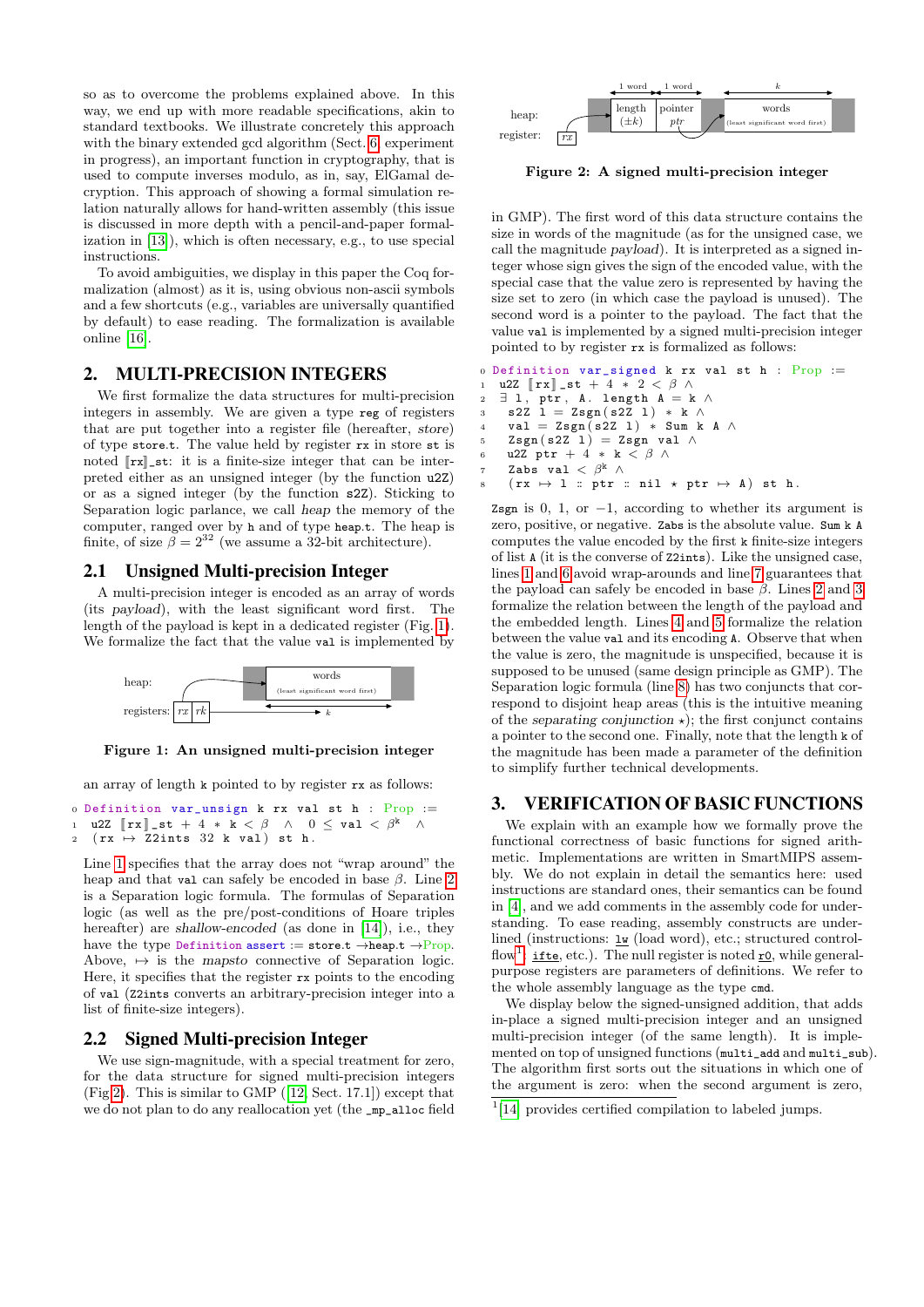nothing needs to be done besides clearing the overflow register (line 3); when the first argument is zero, it is enough to copy (function copy) the contents of the second argument (line 11). Otherwise, when the first argument is positive, it boils down to an unsigned multi-precision addition (line 15). Because of the special handling of zero, the situation where the first argument is strictly negative requires comparison between the two arguments. Upon equality, it is enough to set the length to zero (line 21); the (now unused) payload is left untouched but we still have a pointer to it. Otherwise, in-place unsigned subtraction, possibly coupled with negation (function negate), finishes the algorithm (lines 22 and  $24$ ).

<span id="page-2-2"></span><span id="page-2-1"></span>o Definition multi\_add\_s\_urkrxry  $a_0$   $a_1$   $a_2$   $a_3$   $a_4$   $a_5$  X :=  $multi_is\_zero$  rk ry  $a_0$   $a_1$   $a_2$  ;  $\frac{\text{ifte (bne a_2 r0) } (* y = 0 ? *)}{(\underline{\text{addiu a_3 r0 0}}_{16}) (* y = 0 *)}$ <br>  $(\text{multi\_add_s_u'} \cdot \text{rk rx ry a_0 a_1 a_2 a_3 a_4 a_5 X}).$  $\sim$  $\overline{3}$ Definition multi\_add\_s\_u 'rk rx ry ao a<sub>1</sub> a<sub>2</sub> a<sub>3</sub> a<sub>4</sub> a<sub>5</sub> X :=  $\kappa$  $\underline{\mathbf{1}}\mathbf{w}$  X  $4_{16}$  rx ; (\* pointer to payload \*)  $\overline{7}$  $\overline{\text{pick\_sign}}$  rx  $a_0 a_1$ ifte (bgez a<sub>1</sub>)  $(* 0 \leq x$  ? \*)  $(\text{ifte} (\text{beg a}_1 \text{r0}) (\ast x = 0 \overset{\frown}{?} \ast)$  $10$  $(\texttt{copy rk X ry a_2 a_3 a_4}\ ;\ ( * \ x = 0 \ *\ )$  $11$ addiu a<sub>3</sub>  $r0$   $0_{16}$  ;  $12$ sw rk  $0_{16}$  rx) 13  $(\overline{\text{addiu}} \text{ a}_3 \text{ r0 } 1_{16}; (* x \neq 0 *)$  $14$  $\overline{\text{multi\_add}}$  rk as ry X X ao as az ;  $15$ 16  $mflo$  a<sub>3</sub>))  $(multi_lt$  rk ry X ao a<sub>1</sub> a<sub>5</sub> a<sub>2</sub> a<sub>3</sub> a<sub>4</sub> ;  $17$ 18 ifte (beq as r0)  $(* x \leq y$  ? \*)  $\overline{(\text{ifte})(\text{beg a}_2 \cdot \overline{r0})}$  (\*  $x = y$  ? \*) 19  $\overline{(\text{addi u a}_{3} r0 0_{16})};$   $(* x = y * )$ 20 21 sw r0  $0_{16}$  rx) (multi\_sub rk ry X X a<sub>0</sub> a<sub>1</sub> a<sub>2</sub> a<sub>3</sub> a<sub>4</sub> a<sub>5</sub> ;  $(* x < y * )$ 22 23  $negate$  rx  $a_0$ ) )  $(\text{multi\_sub } rk X \text{ ry } X a_0 a_1 a_5 a_3 a_2 a_4))$ .  $(* x > y * )$ 24

<span id="page-2-6"></span><span id="page-2-5"></span><span id="page-2-4"></span><span id="page-2-3"></span>For such basic functions, it is technically manageable to perform a proof in Hoare logic, using the frame rule of Separation logic to compose the called functions. Below follows the Hoare triple (notation:  $\{\cdot\}, \{\cdot\}, \cdot\}$ ) for the functional correctness of the addition above. The nodup predicate specifies a list of pairwise distinct elements (here, registers). The precondition essentially specifies that the heap contains a signed integer and an unsigned integer (payloads A and B) (line 5). The most informative part of the postcondition is its last conjunct (lines 13 and 14) that specifies that the resulting length 1' and payload A' are indeed the result of the addition. Note that because of potential overflow (stored in  $a_3$ ), the result may not necessarily be a signed multi-precision integer as defined in Sect. 2.

```
o Lemma multi_add_s_u_triple :
        \verb"nodup" (rk \, , \, rx \, , \, ry \, , \, a_0 \, , \, a_1 \, , \, a_2 \, , \, a_3 \, , \, a_4 \, , \, a_5 \, , \, X \, , \, \underline{\hspace{0.3cm}r\, 0} \, ) \, \rightarrow\mathbf{1}0 < k < 2^{31} \rightarrow (*) not the weird number *)\overline{2}\left\{ \begin{array}{c} \text{fun}\ \ \mathbf{s}\ \ \mathbf{h} \Rightarrow \llbracket \mathbf{r} \mathbf{x} \rrbracket \_\mathbf{s} \,=\, \mathbf{v} \mathbf{x}\;\wedge\;\llbracket \mathbf{r} \mathbf{y} \rrbracket \_\mathbf{s} \,=\, \mathbf{v} \mathbf{y}\;\wedge\;\;\quad \end{array} \right.\overline{3}u2Z [rk] -s = k \wedge\overline{A}\{ var\_signed \; k \; rx \; A \; \star \; var\_unsign \; k \; ry \; B) \; s \; h \; \}\overline{5}multi_add_s_u rk rx ry a<sub>0</sub> a<sub>1</sub> a<sub>2</sub> a<sub>3</sub> a<sub>4</sub> a<sub>5</sub> X
           fun s h \rightarrow \exists A', 1', ptr, length A' = k \wedge<br>
[\![rx]\!]_{-s} = vx \wedge [\![ry]\!]_{-s} = vy \wedge\overline{7}\{s2Z 1' = Zsgn (s2Z 1') * k \wedge\OmegaZsgn (s2Z\ 1^{\circ})\stackrel{\cdot}{=}Zsgn\ (A + B)\ \wedge10(\overline{\texttt{rx}} \ \mapsto \ 1 \ ) : \overline{\texttt{ptr}} : \overline{\texttt{nil}} \ \star \ \texttt{ptr} \ \mapsto \ \texttt{A} \11var_unsign nk ry B) s h \wedge u2Z (\begin{bmatrix} a_3 \end{bmatrix} s) < 1 \wedge\overline{12}Zsgn (s2Z 1') * (Sum k A' + (u2Z \begin{bmatrix} 1 \\ 3 \end{bmatrix} s) * \beta^k)
\overline{13}14= A + B}.
```
Similarly to the above function, we have formally verified the signed-unsigned subtraction and used these two functions to formally verify in-place signed subtraction (see  $[16]$ ).

#### <span id="page-2-0"></span>**VERIFICATION USING SIMULATION** 4.

As seen in Sect. 3. Hoare triples for arithmetic functions can become technically involved, and it is questionable whether verification scales to larger functions. This is why we experiment formal verification of larger functions by providing a pseudo-code version of the verification target together with an assembly version and by showing a formal simulation relation between both. For that purpose, we introduce a generic definition of simulation (Sect. 4.1) that we instantiate with a relation between arbitrary-precision and multi-precision integers (Sect. 4.2).

#### <span id="page-2-10"></span>**4.1 Forward Simulation**

We are given a type pstore for stores with variables holding arbitrary-precision integers. The type of the relations between pstores and the states of the cmd assembly language is defined as follows:

Definition relat := pstore  $\rightarrow$ store.t  $\rightarrow$ heap.t  $\rightarrow$ Prop.

We are also given a pseudo-code programming language pcmd. Let us note  $Some(s, h) \rightarrow x \rightarrow Some(s', h')$  the (big-step) operational semantics of both the cmd assembly and the pond pseudo-code languages: starting from state (s, h), execution of the program  $x$  leads to the state  $(s', h')$  (None models error states). Knowing which operational semantics we are referring to will be obvious from the context; in particular, the heap is always  $\epsilon$  (empty) in the case of pseudo-code.

Given the pseudo-code  $p$  and the assembly program  $c$ , the simulation that preserves the relation R under initial conditions  $P_0$  is defined as follows:

```
Definition fwd\_sim (R P_0 : relat) p c :=\forall \text{ s st h, R s st h} \rightarrow P_0 \text{ s st h} \rightarrow\forall s, Some (s, \epsilon) > p \rightarrow Some (s', \epsilon) \rightarrow<br>
\exists st', h'. Some (st, h) > c \rightarrow Some (st', h') \wedge<br>
R s' st' h'.
```
This is a forward simulation in the sense of [10] (it is biased towards imperative programs and departs from the definitions in the theory of automata  $[1]$ ). A definition similar to fwd\_sim called "correspondence" can also be found in [9]. Once forward simulation is proved, it becomes possible to transport formally correctness from the pseudo-code to assembly, thus effectively reducing the proof of correctness of the assembly to a simulation proof and the proof of correctness of the pseudo-code (see [16]).

Reasoning with forward simulation calls for several lemmas, such as lemmas akin to Hoare logic weakening and strengthening, and, more importantly composition lemmas. For example, the following composition lemma shows that simulation of a sequence of instructions can be broken down to simulations of each part:

```
Lemma fwd_sim_seq : \forall R p p' c c' P Q,
 rela_hoare P Q p c \rightarrowfwd\_sim\;\;R\;\;P\;\;p\;\;c\;\rightarrow\;fwd\_sim\;\;R\;\;Q\;\;p\;\dot{ }\;\;c\;\dot{ }\;\rightarrow\;fwd_sim R P (p ; p') (c ; c').Definition rela_hoare (P Q : relat) p c :=\forall s st h, P s st h \rightarrowv s', Some (s, \epsilon) \rightarrow p \rightarrow Some (s', \epsilon) \rightarrow<br>
v st' h', Some (st, h) \rightarrow c \rightarrow Some (st', h') \rightarrow<br>
Q s' st' h'.
```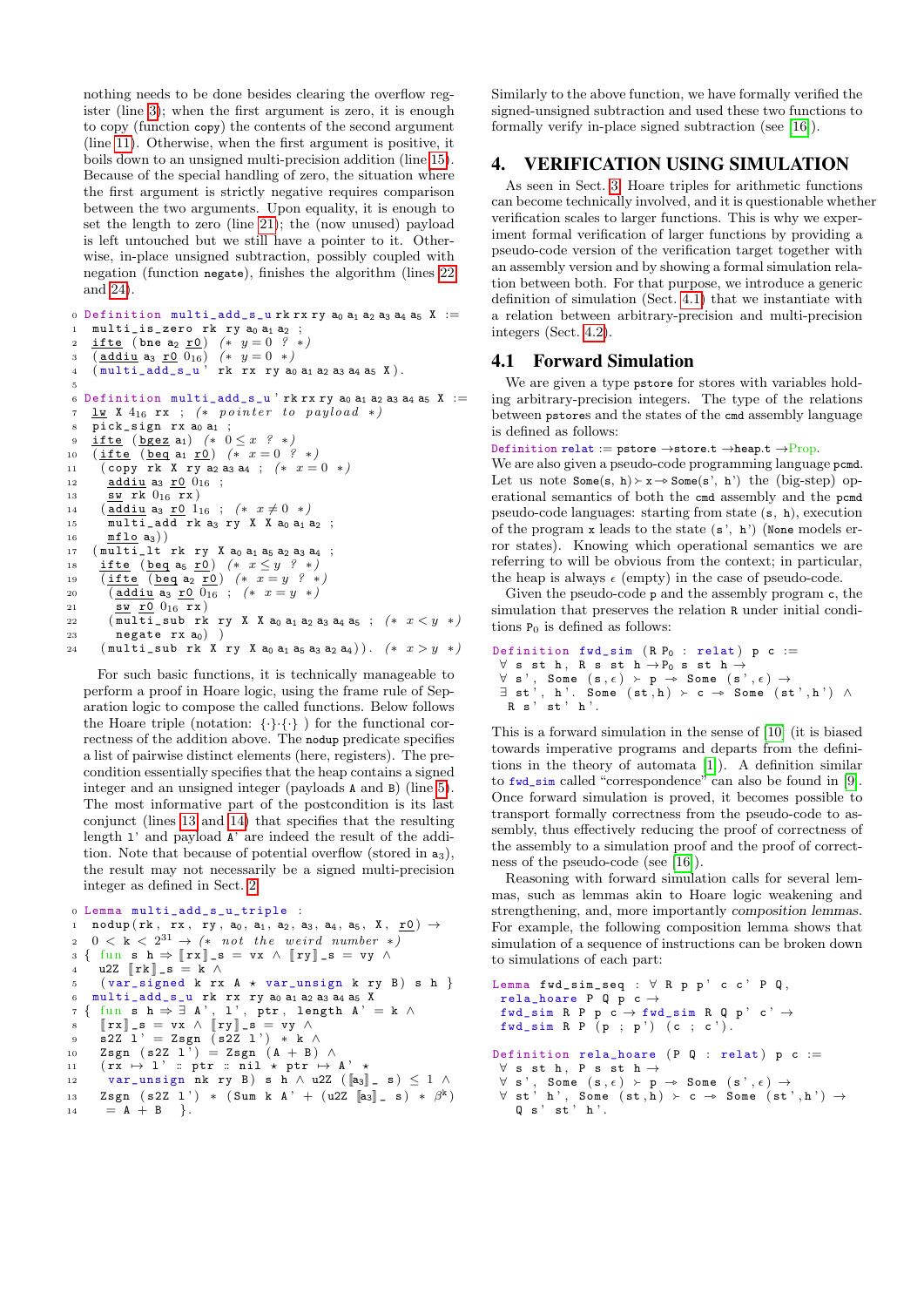Composition lemmas typically have side-conditions. For example, in the case of the lemma fwd\_sim\_seq, one needs to prove the propagation of initial conditions; the latter is here expressed by the side-condition rela\_hoare P Q p c, using relational Hoare logic [\[6\]](#page-5-14).

We have proved similar composition lemmas for whileloops and structured branching. They are a bit more involved because requiring a definition of simulation between boolean expressions of the pseudo-code and assembly. Also, as can be expected, simulation of while-loops requires, as a side-condition, an invariant about propagation of initial conditions (see [\[16\]](#page-5-10)).

### <span id="page-3-1"></span>4.2 Instantiation for Signed Arithmetic

We now define concretely the relation between, on the one hand, a store for pseudo-code (where variables contain arbitrary-precision integers) and a state of assembly (where registers point to multi-precision integers encoding the same values as the variables). For that purpose, we first introduce a type for multi-precision integer. A multi-precision integer is either unsigned, implemented by two registers, one for the length and one for the pointer to the payload, or signed, implemented by the length of the payload and a pointer to the (header of the) data structure (we record explicitly the size of signed integers to simplify the formalization):

```
Inductive mint : Type :=
  unsign of reg \& reg | signed of nat \& reg.
```
A pseudo-code store and an assembly state are related by var\_mint x mx when the variable x contains the same value as the one encoded by the multi-precision integer mx:

```
Definition var_mint x mx : relat := fun s st h \Rightarrowmatch mx with
  | unsign rk rx ⇒
        var\_unsign (u2Z [\![rk]\!] \_st) rx [\![x]\!] \_s st h
    signed k rx \Rightarrow var\_signed k rx \rVert x \rVert s st h
 end .
```
A pseudo-code store and an assembly state are related by state\_mint d, where d is an association list, when all the arbitrary-precision integer variables in the domain of d are implemented by the corresponding multi-precision integers in the codomain of d:

```
Definition state_mint d : relat := fun s st h \Rightarrow(\forall \begin{array}{cccc} x & mx \end{array}, get \begin{array}{cccc} x & d \end{array} = \begin{array}{cccc} Some & mx \end{array} \rightarrowvar_mint x mx s st (heap_mint mx st h)) \wedge(\forall x y, x \neq y \rightarrow \forall mx my,get x d = Some mx \rightarrow get y d = Some my \rightarrowheap_mint mx st h \perp heap_mint my st h).
```
The second conjunct of this definition ensures that multiprecision integers are disjoint in the heap: heap\_mint mx st h cuts out exactly that part of the heap that encodes the multi-precision integer mx. This relation between pseudocode variables and multi-precision integers is technically involved compared to relations used in proving correctness of compiler phases, where the gap between data on both sides is typically smaller than here.

# <span id="page-3-0"></span>5. SIMULATION FOR BASIC FUNCTIONS

In order to verify larger functions using simulation, we first need to equip basic functions, such as multi-precision signed addition, with simulation proofs.

#### 5.1 Approach for Simulation Proofs

We found it easier in practice to split the proof of forward simulation into a proof of termination and a proof of partial forward simulation as defined below:

```
Definition pfwd\_sim (R P_0 : relat) p c :=\forall s st h, R s st h \rightarrow P0 s st h \rightarrow\forall s', Some (s, \epsilon) ≻ p → Some (s', \epsilon) → \forall st', h', Some (st, h) \searrow c → Some (st,
 \forall st' h', Some (st, h) \succ c \rightarrow Some (st', h') \rightarrow R s' st' h'.
Definition safe_termination (R : relat) (c : cmd):= \forall s st h, R s st h \rightarrow\exists s'. Some (st, h) \succ c \rightarrow Some s'.
```
Put together, pfwd\_sim and safe\_termination imply forward simulation. These two proofs make use of the Hoare triple of the assembly program at hand. Concretely, proofs of safe\_termination are traditional termination proofs (typically by exhibiting a variant) after which one shows that the final state is not an error state by using the Hoare triple. Proofs of pfwd\_sim are illustrated below.

# 5.2 Simulation for Multi-precision Addition

Intuitively, the proof of partial forward simulation for the addition defined in Sect. [3](#page-1-1) makes explicit the condition under which multi\_add\_s\_u behaves as the addition for arbitraryprecision integers (see Fig. [3\)](#page-3-2). More precisely, the formal



<span id="page-3-2"></span>Figure 3: Simulation for signed-unsigned addition

statement below specifies that the executions of  $x \leftarrow x + y$  $(0 \le y)$  and of multi\_add\_s\_u rk rx ry... preserve the relation state\_mint (x  $\Rightarrow$  signed L rx  $\forall y \Rightarrow$ unsign rk ry  $\forall d$ ) (lines [7](#page-3-3)[–8\)](#page-3-4), for any association list d with no register in common with the code (lines [3–](#page-3-5)[6\)](#page-3-6), provided the initial conditions from line [9](#page-3-7) hold. In particular, these initial conditions specify that register rk contains the length L (line [10\)](#page-3-8) and rule out potential overflows (line [12\)](#page-3-9).

```
0 Lemma pfwd_sim_multi_add_s_u :
  1 \modup (x, y) \rightarrow2 nodup (rk, rx, ry, a<sub>0</sub>, a<sub>1</sub>, a<sub>2</sub>, a<sub>3</sub>, a<sub>4</sub>, a<sub>5</sub>, X, r0) \rightarrow3 disj ( mints_regs ( cdom d ) )
  4 (a<sub>0</sub> :: a<sub>1</sub> :: a<sub>2</sub> :: a<sub>3</sub> :: a<sub>4</sub> :: a<sub>5</sub> :: X :: nil) \rightarrow5 x \notin dom d \rightarrow signed L rx \notin cdom d \rightarrow6 y \notin dom d \rightarrow unsign rk ry \notin cdom d \rightarrow7 pfwd_sim ( state_mint
  8 ( x \mapsto signed L rx \oplus y \mapsto unsign rk ry \oplus d ) ) <br>9 (fun s st \Rightarrow [rk ] st \neq 030 \wedge9 ( fun s st _ \Rightarrow \left[ rk \right] _ st \neq 0<sub>32</sub> \land<br>10 1127. \left[ rk \right] st \lt 2^{31} \land L = 1127.
10 u2Z \left[ \mathbf{r} \mathbf{k} \right] st \langle 2^{31} \wedge \mathbf{L} = u2Z \left[ \mathbf{r} \mathbf{k} \right] st \wedge11 Zabs \begin{bmatrix} x \\ x \end{bmatrix} - s < \beta^L \wedge 0 \leq \begin{bmatrix} y \\ x \end{bmatrix} - s \leq \beta^L \wedge 0<br>12 Zabs (\begin{bmatrix} x \\ x \end{bmatrix} s + \begin{bmatrix} y \\ y \end{bmatrix} s) < \beta^L12 Zabs ([\![x]\!]_s + [\![y]\!]_s) < \beta^L\mathbf{13} \quad (\, \mathbf{x} \,\leftarrow\, \mathbf{x} \,\,+\,\, \mathbf{y}\,)
```

```
14 (multi_add_s_u rk rx ry a_0 a_1 a_2 a_3 a_4 a_5 X).
```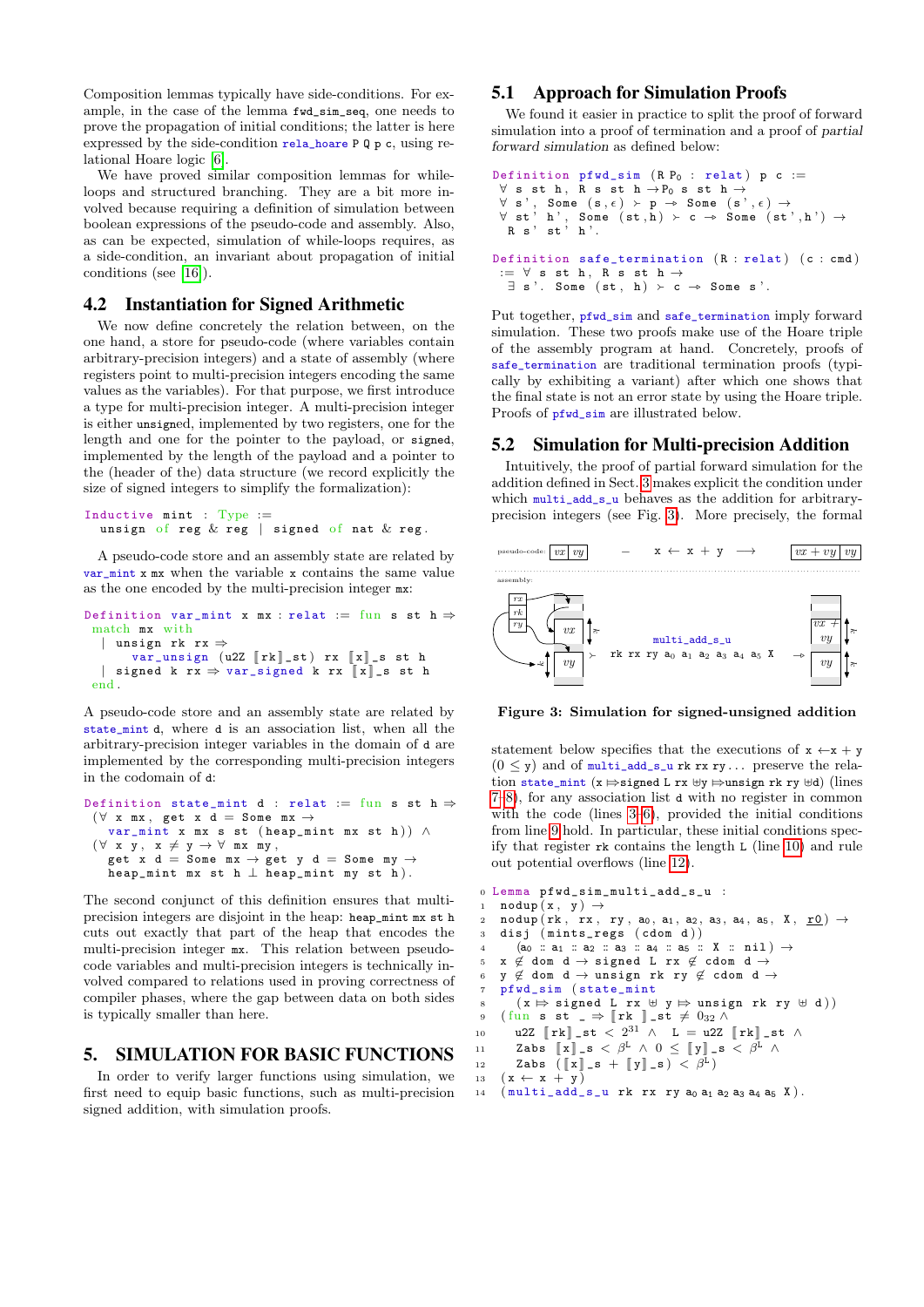# <span id="page-4-0"></span>6. BINARY EXTENDED GCD ALGORITHM

We apply the approach introduced in Sect. [4](#page-2-0) to the binary extended gcd algorithm. This simulation proof makes use of simulation proofs for basic functions such as the one explained in Sect. [5.](#page-3-0)

### <span id="page-4-5"></span>6.1 Pseudo-code and Hoare Triple

The binary extended gcd algorithm is an extension of the Euclid algorithm: it combines the extended gcd algorithm, that computes the gcd of two integers together with the integers that satisfy the corresponding Bézout identity, with the binary gcd algorithm, that computes the gcd efficiently by replacing multi-precision divisions with shifts. We take the pseudo-code algorithm from authoritative literature ([\[2,](#page-5-15) p. 646]):

```
Definition begcd g u v u<sub>1</sub> u<sub>2</sub> u<sub>3</sub> v<sub>1</sub> v<sub>2</sub> v<sub>3</sub> t<sub>1</sub> t<sub>2</sub> t<sub>3</sub> :=
    g \leftarrow 1 ;
     prelude u v g ;
     init u v u<sub>1</sub> u<sub>2</sub> u<sub>3</sub> v<sub>1</sub> v<sub>2</sub> v<sub>3</sub> t<sub>1</sub> t<sub>2</sub> t<sub>3</sub> ;
    while (t_3 \neq 0) (
          \underline{\text{while}} (t<sub>3</sub> % 2 = 0)
              halve u \t v t_1 t_2 t_3;
          reset u v u_1 u_2 u_3 v_1 v_2 v_3 t_1 t_2 t_3;
          subtract u v u_1 u_2 u_3 v_1 v_2 v_3 t_1 t_2 t_3).
```
To give an idea of the role of each function, here follows a rough explanation (see [\[2\]](#page-5-15) for the precise pseudo-code and accurate explanations). prelude halves the inputs as much as possible, recording the number of iterations in g. init initializes the variables  $u_i$ ,  $v_i$ , and  $t_i$ . halve tries to halve the variables  $t_i$ . (By the way, Sect. [6.2](#page-4-1) provides the code of halve for illustrative purposes.) reset updates the variables  $u_i$  or  $v_i$  using the variables  $t_i$ . subtract updates the variables  $t_i$  using  $u_i - v_i$ . Here follows the correctness statement in the form of a Hoare triple:

```
0 Lemma begcd_triple :
_{1} nodup({\rm g \, , \, u \, , \, v \, , \, u_{1}, \, u_{2}, \, u_{3}, \, v_{1}, \, v_{2}, \, v_{3}, \, t_{1}, \, t_{2}, \, t_{3}) \rightarrow2 0 < vu \rightarrow 0 < vv \rightarrow3 \{ \text{fun } s \text{ } h \Rightarrow uv\_init \text{ } vu \text{ } vv \text{ } u \text{ } v \text{ } s \}begcd g u v u<sub>1</sub> u<sub>2</sub> u<sub>3</sub> v<sub>1</sub> v<sub>2</sub> v<sub>3</sub> t<sub>1</sub> t<sub>2</sub> t<sub>3</sub>
5 \left\{\begin{array}{c} \text{fun } s \text{ } h \Rightarrow \text{Zgcd} \text{ vu } \text{vv} = \llbracket g \rrbracket_s * \llbracket u_3 \rrbracket_s \text{ s } \wedge \text{vu} * \llbracket u_3 \rrbracket_s + \text{vv} * \llbracket u_3 \rrbracket_s = \llbracket g \rrbracket \text{ s } * \llbracket u_3 \rrbracket_s \end{array}\right.vu * [\![u_1]\!]_s + vv * [\![u_2]\!]_s = [\![g]\!]_s * [\![u_3]\!]_s \wedgeuivi_bounds u v u<sub>1</sub> v<sub>1</sub> u<sub>2</sub> v<sub>2</sub> u<sub>3</sub> v<sub>3</sub> s \landti\_bounds u v t_1 t_2 t_3 s \}.
```
<span id="page-4-3"></span>In the precondition, the uv\_init predicate specifies that the variables u and v are initialized with the ghost variables vu and vv. Regarding the postcondition, it is important to observe that this lemma is not only about functional correctness (i.e., the fact that this program does implement the extended gcd—lines [5](#page-4-2)[–6\)](#page-4-3) but also proves that the integers remain bounded by the program inputs. Ensuring this fact is the role of the uivi\_bounds and ti\_bounds predicates. (To be more precise, they specify that:  $u_1, v_1, u_3, v_3, t_1$  are positive and bounded by  $vv$ ;  $u_2,v_2,t_2$  are negative and bounded by  $-vv$ ; and  $t_3$  lies between  $-vv$  and vu.)

#### <span id="page-4-1"></span>6.2 From Pseudo-code to Assembly

The assembly code that we verify has the same controlflow structure as the pseudo-code, thus allowing the use of the composition rules discussed in Sect. [4.1.](#page-2-10) Since all the variables of the binary extended gcd algorithm lie between −vv and vu, we assume that the payload of all multi-precision integers is stored into the same amount of words, and that this value is stored in register rk. We illustrate the assembly implementation with the function halve:

```
Definition halve u v t_1 t_2 t_3 :=ifte (t_1 \% 2 = 0 \& t_2 \% 2 = 0) thendo
 \overline{t_1 \leftarrow t_1} / 2 ; t_2 \leftarrow t_2 / 2 ; t_3 \leftarrow t_3 / 2
elsedo
 \overline{t_1 \leftarrow (t_1 + v) / 2}; t_2 \leftarrow (t_2 - u) / 2; t_3 \leftarrow t_3 / 2.
```
Assembly is produced by mapping each pseudo-code instruction with a function such that there is an adequate simulation between both. For example, the pseudo-code addition is mapped to multi\_add\_s\_u, the corresponding simulation being the one provided in Sect. [5:](#page-3-0)

```
Definition multi_is_even_s_and rx ry a_0 a_1 a_2 :=
  multi_is\_even\_signed rx a_0 a_1;
  multi_is\_even\_signed ry a_0 a_2and a<sub>0</sub> a<sub>1</sub> a<sub>2</sub>. (* NB: bitwise logical and *)
Definition halve_mips
    rk ru rv rt<sub>1</sub> rt<sub>2</sub> rt<sub>3</sub> a<sub>0</sub> a<sub>1</sub> a<sub>2</sub> a<sub>3</sub> a<sub>4</sub> a<sub>5</sub> a<sub>6</sub> :=
  multi_is_even_s_and rt_1 rt_2 a_0 a_1 a_2 ;
  \underline{\text{ifte}} (bne a<sub>0</sub> <u>r0</u>)
  \overline{(\text{multi\_div2}_{s} \text{ rt}_1 \text{ a}_0 \text{ a}_1 \text{ a}_2 \text{ a}_3 \text{ a}_4)}multi\_div2_s rt_2 a_0 a_1 a_2 a_3 a_4multi_div2_s rt_3 a<sub>0</sub> a<sub>1</sub> a<sub>2</sub> a<sub>3</sub> a<sub>4</sub>)
  (multi\_add_s_u rk rt<sub>1</sub> rv a_0 a<sub>1</sub> a<sub>2</sub> a<sub>3</sub> a<sub>4</sub> a<sub>5</sub> a<sub>6</sub> ;
```

```
multi_div2_s rt_1 a<sub>0</sub> a<sub>1</sub> a<sub>2</sub> a<sub>3</sub> a<sub>4</sub> ;
multi_sub_s_u rk rt2 ru a0 a1 a2 a3 a4 a5 a6 ;
multi\_div2_s rt_2 a_0 a_1 a_2 a_3 a_4;
multi\_div2_s rt_3 a<sub>0</sub> a<sub>1</sub> a<sub>2</sub> a<sub>3</sub> a<sub>4</sub>).
```
# 6.3 Verification of the BEGCD

We are now in a position to verify the binary extended gcd algorithm by showing a formal simulation relation. The verification goal is displayed in Fig. [4.](#page-4-4) Regarding the initial con-

```
Lemma begcd_simu :
\texttt{nodup}\left(\,g\,,\begin{array}{l}\mathtt{u}\,,\end{array}\right. v\,,\begin{array}{l}\mathtt{u}_1\,,\mathtt{u}_2\,,\mathtt{u}_3\,,\end{array}\mathtt{v}_1\,,\hspace{1pt}\mathtt{v}_2\,,\hspace{1pt}\mathtt{v}_3\,,\hspace{1pt}\mathtt{t}_1\,,\hspace{1pt}\mathtt{t}_2\,,\hspace{1pt}\mathtt{t}_3\right)\,\rightarrow\texttt{nodup}( \texttt{rk} , \texttt{rg} , \texttt{ru} , \texttt{rv} , \texttt{ru}_1 , \texttt{ru}_2 , \texttt{ru}_3 , \texttt{rv}_1 , \texttt{rv}_2 , \texttt{rv}_3rt_1, rt_2, rt_3, a_0, a_1, a_2, a_3, a_4, a_5, a_6, a_7, a_8, a_9, r0)
     \rightarrow 0 < vu \rightarrow 0 < vv \rightarrowfwd_sim (state_mint (g \Leftrightarrow unsign rk rg \forall u \Rightarrow unsign rk rv \forallu \Rightarrow unsign rk ru \oplus v \Rightarrow unsign rk rv \oplus<br>u \Rightarrow signed I nu \oplus unstrained I nu \oplusu_1 \mapsto signed L u_1 \oplus u_2 \mapsto signed L u_2 \oplus<br>u_3 \mapsto signed L u_1 \oplus u_2 \oplus signed L u_4 \oplusu<sub>3</sub> \Rightarrow signed L ru<sub>3</sub> \forall V<sub>1</sub> \Rightarrow signed L rv<sub>1</sub> \forall v<sub>1</sub> \Rightarrow v<sub>1</sub> \forall v<sub>1</sub> \forall v<sub>1</sub> \forall v<sub>1</sub> \forall v<sub>1</sub> \forall v<sub>1</sub> \forall v<sub>1</sub> \forall v<sub>1</sub> \forall v<sub>1</sub> \forall v<sub>1</sub> \forall v<sub>1</sub> \forall v<sub>1</sub> \forall v<sub>1</sub> \forall v<sub>1</sub> \forall v<sub>1</sub> \forall 
    v_2 \Rightarrow signed L rv_2 \oplus v_3 \Rightarrow signed L rv_3 \oplus<br>t_1 \Rightarrow signed L rt_1 \oplus t_2 \Rightarrow signed L rt_2 \oplus\forall t_1 \mapsto \exists signed L rt<sub>2</sub>
    t_3 \mapsto signed L rt<sub>3</sub>))
   (fun s st h \Rightarrow uv_init vu vv u v s \wedgeuv_bound rk st u v s L )
    (\text{begcd } g u v u_1 u_2 u_3 v_1 v_2 v_3 t_1 t_2 t_3)\alpha begcd_mips rk rg ru rv m_1 m_2 m_3 rv_1 rv_2 rv_3rt_1 rt_2 rt_3 a_0 a_1 a_2 a_3 a_4 a_5 a_6 a_7 a_8 a_9).
```
#### <span id="page-4-4"></span>Figure 4: Simulation for the binary extended gcd algorithm

dition, uv\_init has already been explained in Sect. [6.1;](#page-4-5) the predicate uv\_bound establishes the link between the pseudocode inputs and the length of the payload of multi-precision integers:

- $0$  Definition uv\_bound rk st u v s L :=
- <span id="page-4-6"></span>1 0  $\lt$  u2Z  $[\![\n\mathbf{r}\n\mathbf{k}\!]$   $\mathbf{st} \lt 2^{31} \wedge \mathbf{L} = \mathbf{u}2\mathbf{Z} \left[\![\n\mathbf{r}\n\mathbf{k}\right]\!]$   $\mathbf{st} \wedge$

<span id="page-4-7"></span>2  $0 < \llbracket \mathbf{u} \rrbracket_{-\mathbf{s}} < \beta^{\mathbf{L}-1} \wedge 0 < \llbracket \mathbf{v} \rrbracket_{-\mathbf{s}} < \beta^{\mathbf{L}-1}$ .

Line [1](#page-4-6) specifies that the length of the payload of the multiprecision integers is stored into L words. Line [2](#page-4-7) specifies that the input values are strictly smaller that  $\beta^{L-1}$ . The latter condition makes it possible to guarantee that there is